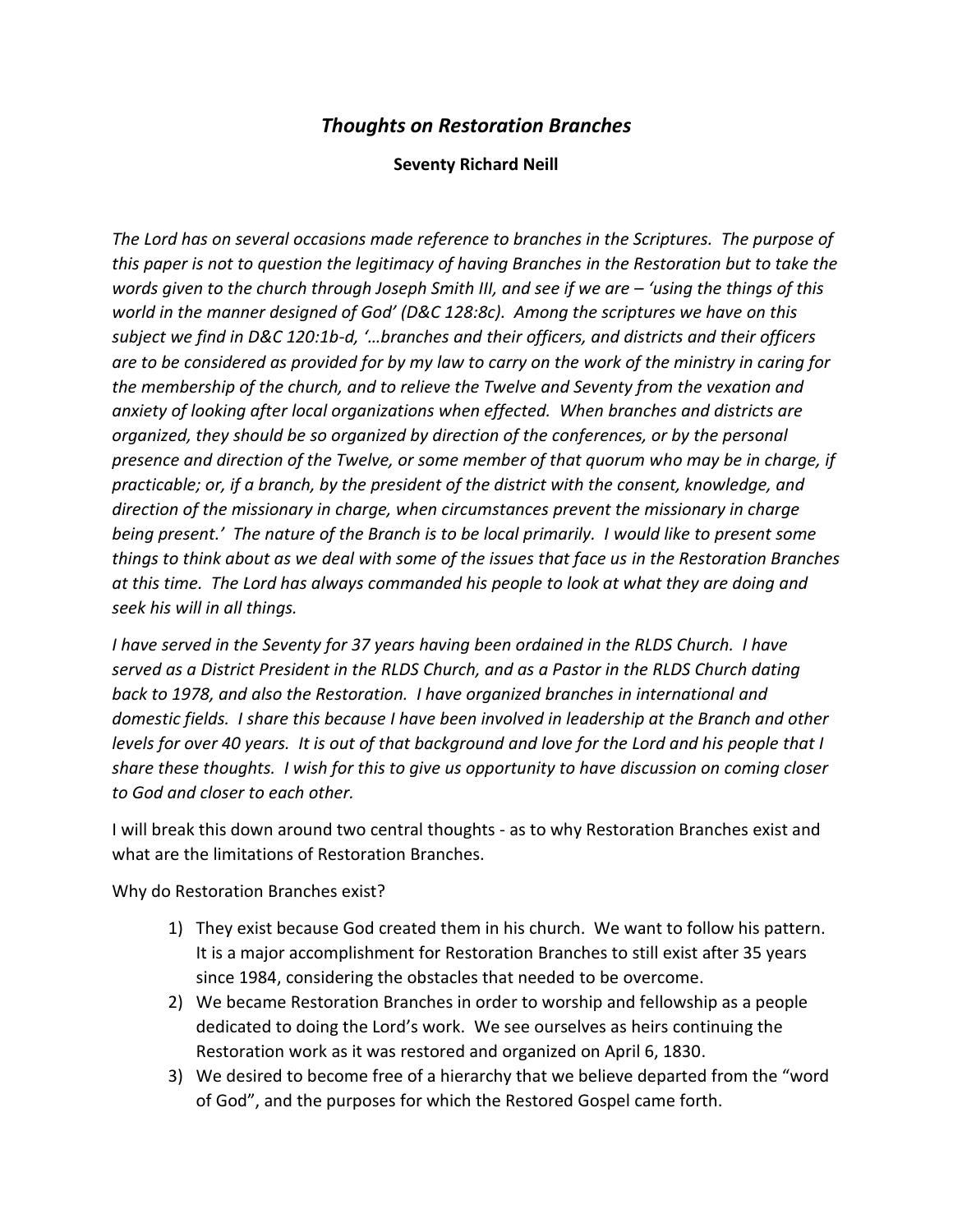- 4) We wanted to protect ourselves from those who would seek to control and teach doctrines in ways that we could not accept as the direction of the Lord.
- 5) We desired to freely embrace and teach the Scriptures as found in the Bible, the Book of Mormon, and the Doctrine and Covenants. We believe that all three books of scripture are historical and spiritual in nature as opposed to being mythological or being a process theology viewpoint suggesting that selected scriptures are outdated or could be considered "disjunctive" by current popular theological understanding now and in the future.
- 6) We want to share Jesus and the Restored Gospel. We are sent forth to invite people to Christ. We seek to practice the ordinances in the manner as has been done by those who have gone on before us in the church. The ordinances are considered to be holy, and represent significant points in a person's life to seek blessing and guidance from the Lord and to be in his presence. The ordinances are sacred covenants between man, woman and child with God and are central to one's life and worship of God.
- 7) We desire to raise our families in the Gospel. The family is at the core of the gospel. There are many gatherings – Worship in our Branches, Elders Conference, Reunions, Camps/Retreats and other times and places that strengthen the church and family.
- 8) We feel called to build up the Center Place for its great purpose. The Center Place of Zion, also identified as the New Jerusalem, and the old Jerusalem in Israel will be places of gathering for the righteous as stated in the Scriptures. Center Place Restoration School, now in its  $27<sup>th</sup>$  year, has survived by the power of God, and the help of many. There are many other efforts that are ongoing and prophesy yet to be fulfilled that are still to come to pass in regards to the Center Place.
- 9) The call of God is to take the Word to all the nations, believing Jesus will return soon. These are promises that the Lord has made before the end comes. The missionary work now covers 5 continents and has been very successful for the most part against major odds. Much more is yet to come. The Branches can support the missionary work in a number of ways.
- 10) Assist in the building of Zion. Meetings of Pastors, and meetings between regional leaders in the domestic field, and leaders in foreign lands seeks the Restoration to work together for the fulfillment of God's eternal plan.

I limit the above list to 10 items. It is not an exhaustive list. We can see that everything listed above is essential for our spiritual well-being, now and eternally. In those things listed we have felt a measure of peace and joy that we are able to continue the work the Lord has placed before the Restoration. I think we can see the wisdom in preserving the Restoration as best we understand it.

Restoration Branches are faced with a dilemma. One of the cherished aspects of the gospel is agency. Agency can lead to a closer walk with God, or it can lead to sin and separation. This applies to us not only as individuals, but it applies to us in the corporate body as well.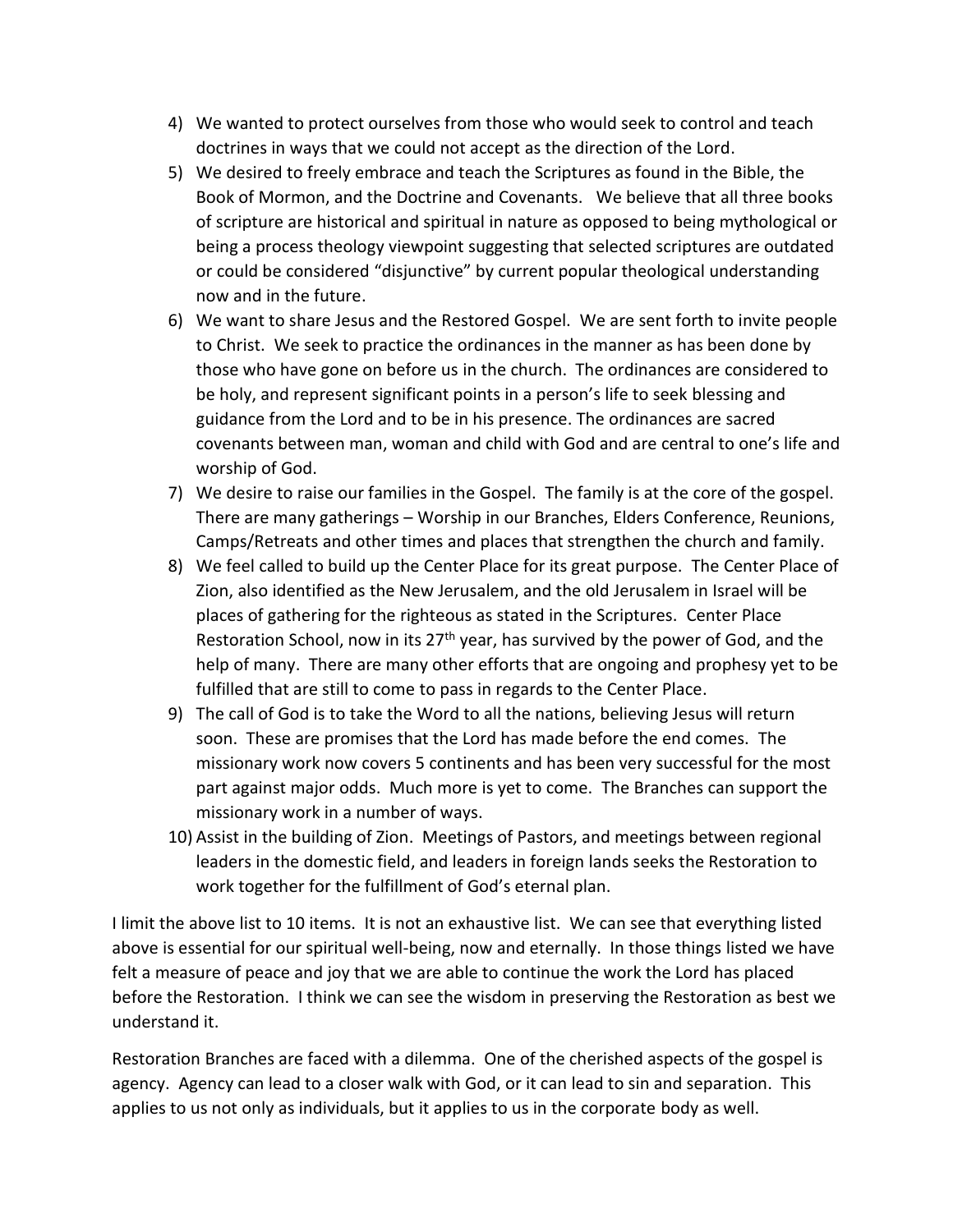Individuals and Branches can make decisions that lead them closer to the Lord or decisions that lead them apart. Herein, is the dilemma that something can be a strength or be a weakness depending on how it is used. It becomes a matter of the choices we make. This dilemma can lead to great insight or false doctrine and practices. It can lead to one branch accepting the ministry of an individual or another Branch refusing to accept the ministry of that man. The strength of a Branch is that it can be small enough to agree on matters of doctrine and practice, but the Branch is not big enough that its understanding will necessarily be widely accepted by other Branches. If a family does not agree with the understanding or practices of a Branch, they can find another Branch that they feel is more suitable to their interpretations and leave their former Branch. Sometimes moving to another Branch is because of a result of a "falling out" that created hard feelings. This is harmful to all. Instead of resolving the issues or at least healing the hard feelings people move on and this may result in further damage to the whole body. Arthur Oakman, at the beginning of Lecture 2 of the Endowment Series, quotes John Donne. Donne writes about how all mankind is connected, and we are diminished by any man's death. Likewise, we are diminished by the loss of anyone including the separation of a Branch.

Now I want to present some things that have limited our success, and have sometimes led to misunderstanding and division. I would like to list this in 10 items, as well, knowing this will not cover all that could be on the list. I do not do this in a spirit of complaining and recrimination but rather to engage discussion on these matters that more understanding might come about as the result. I believe I have to be more explanatory on these items, since the above list would be much more self-explanatory and embraced within the Restoration.

What are the limitations of Restoration Branches? The Lord did not set up the church with the Branch as the highest organizational body so what are we missing and what is the effect?

- 1) There is no higher executive, legislative, or judicial bodies in the church than the Branch currently. Many questions fall to the Branch to answer versus the leading quorums, orders and councils of the church handling those matters in accordance with their scriptural authority. Questions such as who has authority in the church becomes a branch responsibility to determine. This can lead to inconsistency and consequently division and confusion. This places potential barriers between Branches. Every ordinance comes under question when priesthood and Branches are in question about someone, and that would include if someone has received an ordinance by someone considered or not considered to have authority. (i.e. – baptism, ordination, etc.) The Lord set up checks and balances in the church and many of those checks and balances don't presently exist because of not having all priesthood quorums, orders, and councils existing at the present. We have priesthood who are accepted in some Branches, and not in others. This is not a political statement it is just stating the facts as they exist.
- 2) Priesthood and membership training are also inconsistent. At times training does not exist at all. Therefore, this responsibility falls upon the Branch firstly. The outcomes have been mixed.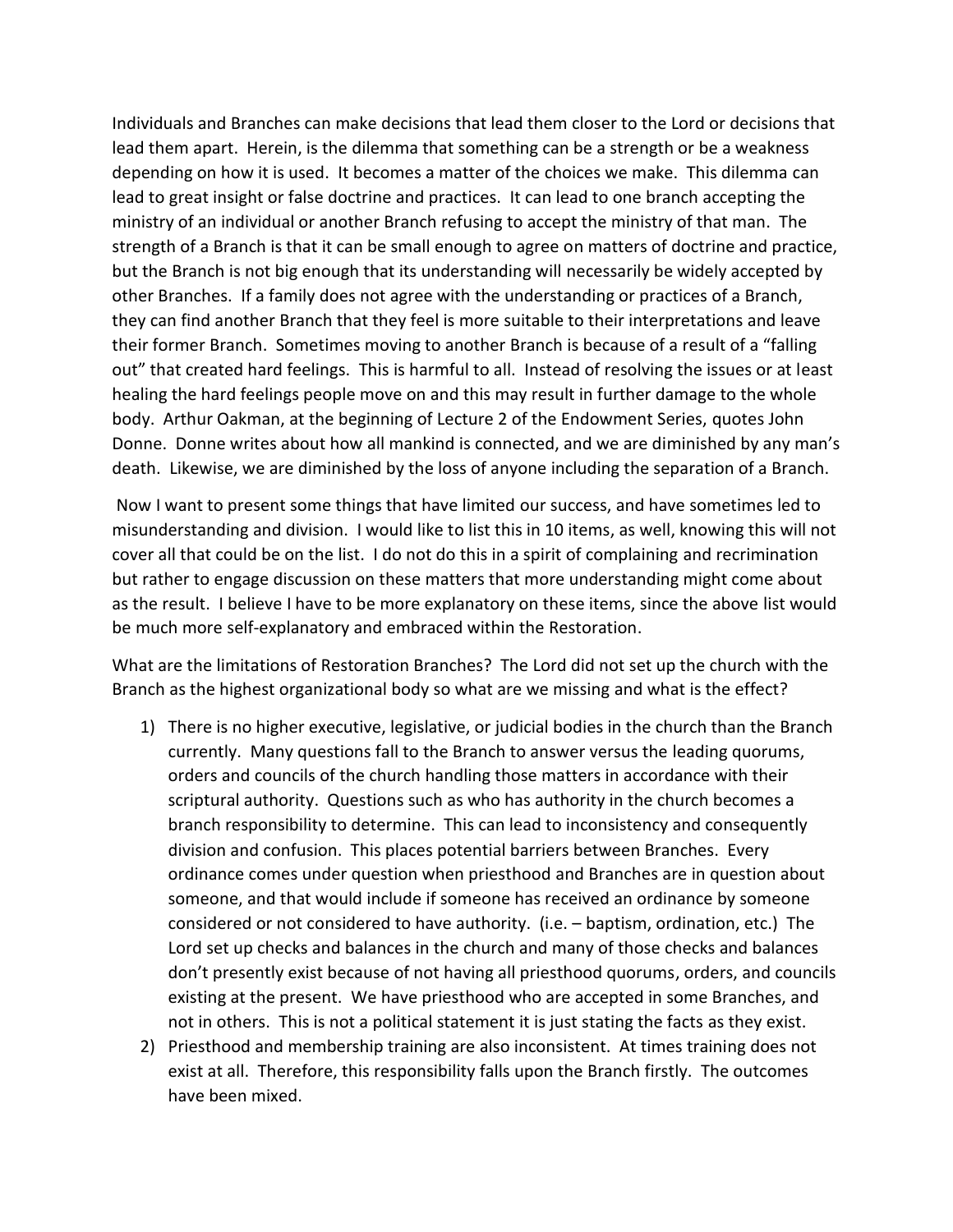- 3) The teachings of the gospel may be different and thus inconsistent in some ways either in the level of teaching, or the content and viewpoint of the teaching. This can lead to confusion.
- 4) If relationships are mostly in the Branch or in a narrow setting the fellowship and interpersonal relationships will be of a more limited nature. This will make the task of becoming one, more difficult and more challenging.
- 5) The financial law taught and practiced by Branches make it more difficult to be consistent in teaching and practice. This makes it a greater challenge to support ministries of a broader focus than many branches often have done - such as CPRS, missionary work, or the Joseph Smith III/Israel A. Smith home. Some Branches may choose to not support anything outside of the Branch, while others may give quite a sum. This disparity may be misinterpreted and cause upset because the communication and "teamwork" is not functioning as needed between the branches.
- 6) Strong territorial boundaries could create pride (Who is the greatest?), exclusivity, and mistrust of others. Small "kingdoms" could be set-up that could feel threatened by being part of a larger body. Leadership in the Branch may feel threatened by being part of a larger body as well. Branches could be susceptible to an individual or group within or without the branch attempting to control the Branch reminiscent of the difficulties of the RLDS hierarchy days that were found to be unacceptable to most all Restorationists.
- 7) A lack of enthusiasm may result. It becomes much harder to see the big picture when we are not hearing a great deal of the testimony and thought from a wider range of people. This in turn could lead to other conditions – disinterest, loss of youth and more because of being isolated from one another and being part of a smaller, more disconnected body.
- 8) Poor communication may result by being separated and isolated. Many in the Restoration do not know what is going on. The shepherds want to protect the flock – this is understandable. However, this can cause a firm control on who or what gets presented to the Branch. This can be good by keeping out bad things or in some cases not so good by keeping out good things.
- 9) The branch has been a help for the church to survive. But the branch, as the leading organizational body, is a solution for short-term benefit. At some time, the survivor mode has to be enlarged to a larger setting in order to survive long-term. How do we know this? The Lord talks about the gathering to the Center Place, and he talks about the "word going to every nation, kindred, tongue, and people" as well as other larger things that are yet to come to pass. At no time do we understand in scripture that all of this will come to pass through a singular Branch.
- 10) Zion is identified as a people by the Lord, more so than as a Branch. (Genesis 7:23 the Lord called his people Zion, II Chronicles 7:14 – if my people which are called by name, I Nephi 3:186-187 – blessed are they who shall seek to bring forth my Zion at that day, D&C 140:5c – zionic conditions are no further away nor any closer than the spiritual